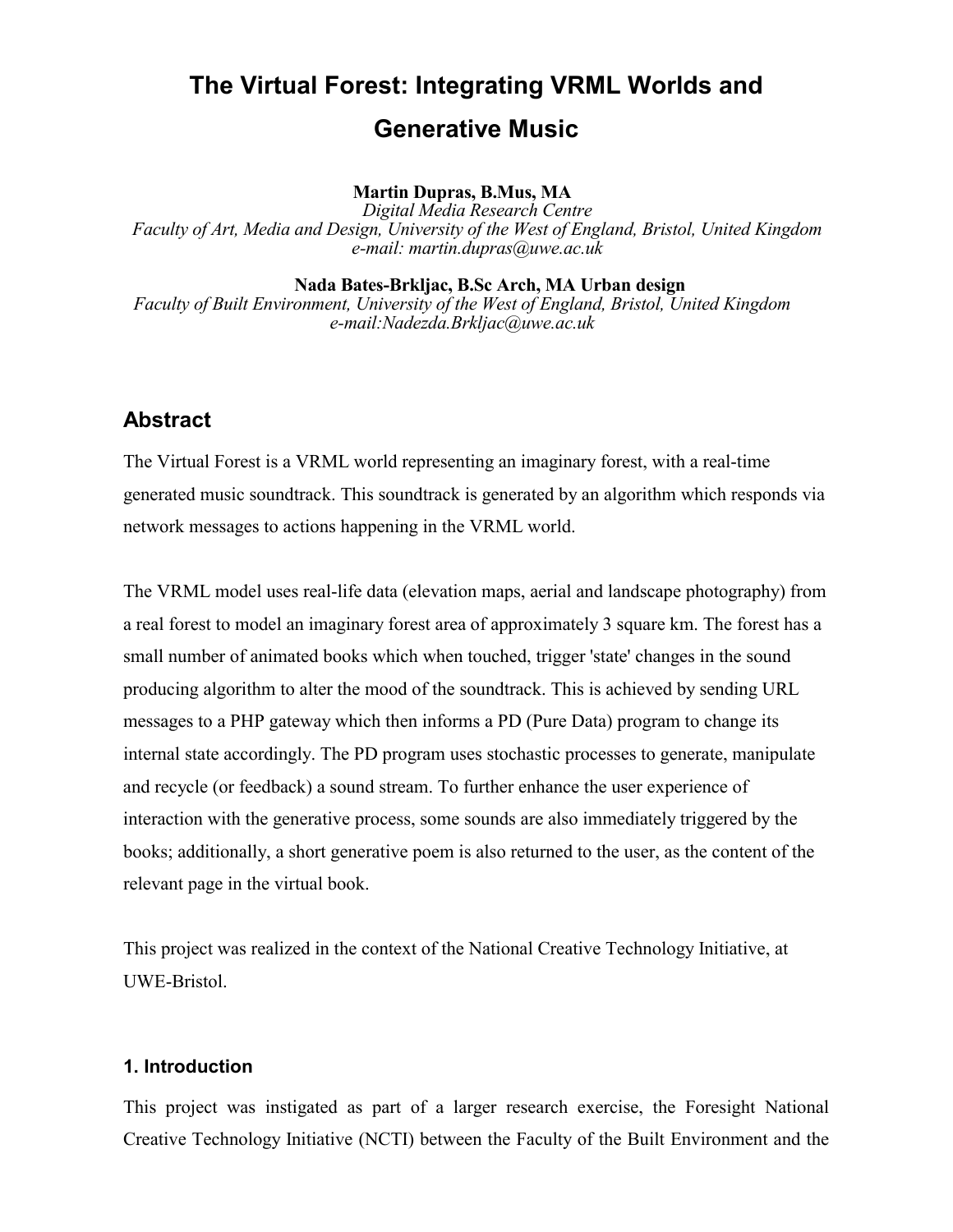Faculty of Art, Media and Design at the University of the West of England, Bristol. The project sought to investigate potential areas of collaboration and benefit from mutual research baggage and approaches.

The Virtual Forest project can be interpreted in two different but complementary ways. On the one hand, it is a virtual model of an organic environment with an accompanying generative soundtrack; one can also consider the forest as a control method (or, at the limit a musical instrument) attached to an autonomous soundscape generator.

# **2. Background and Prior Research**

#### **2.1 VRML**

Research in the Faculty of Built Environment (FBE) have been exploring the application of 3D models of urban areas and the potential for associating 3D models with a variety of other information using multimedia tools. The interactive interface offered by WWW browsers enhances previous computer aided design (CAD) based models of buildings and landscape. Recent research has since concentrated on the freely available and open-standard VRML and on the integration of 3D VRML models and databases.

## **2.2 Algorithmic Music**

The Digital Media Research Centre of the Faculty of Art, Media and Design specializes in the creation, management, and curation of digital media art. One focus of research is the construction of algorithmic mechanisms for the autonomous or semi-autonomous creation of time-based content. Much of the effort concentrates on the elaboration of programs and scripts that enable the passing of data between applications and interfaces (such as web interfaces and sensors.)

## **3. Implementation**

The VRML world was created using a software package called Pavan from the firm VRML Publisher, an extension to the GIS (Geographic Information Systems) software MapInfo which generates VRML worlds from 2D map data. The Virtual Forest is an imaginary world,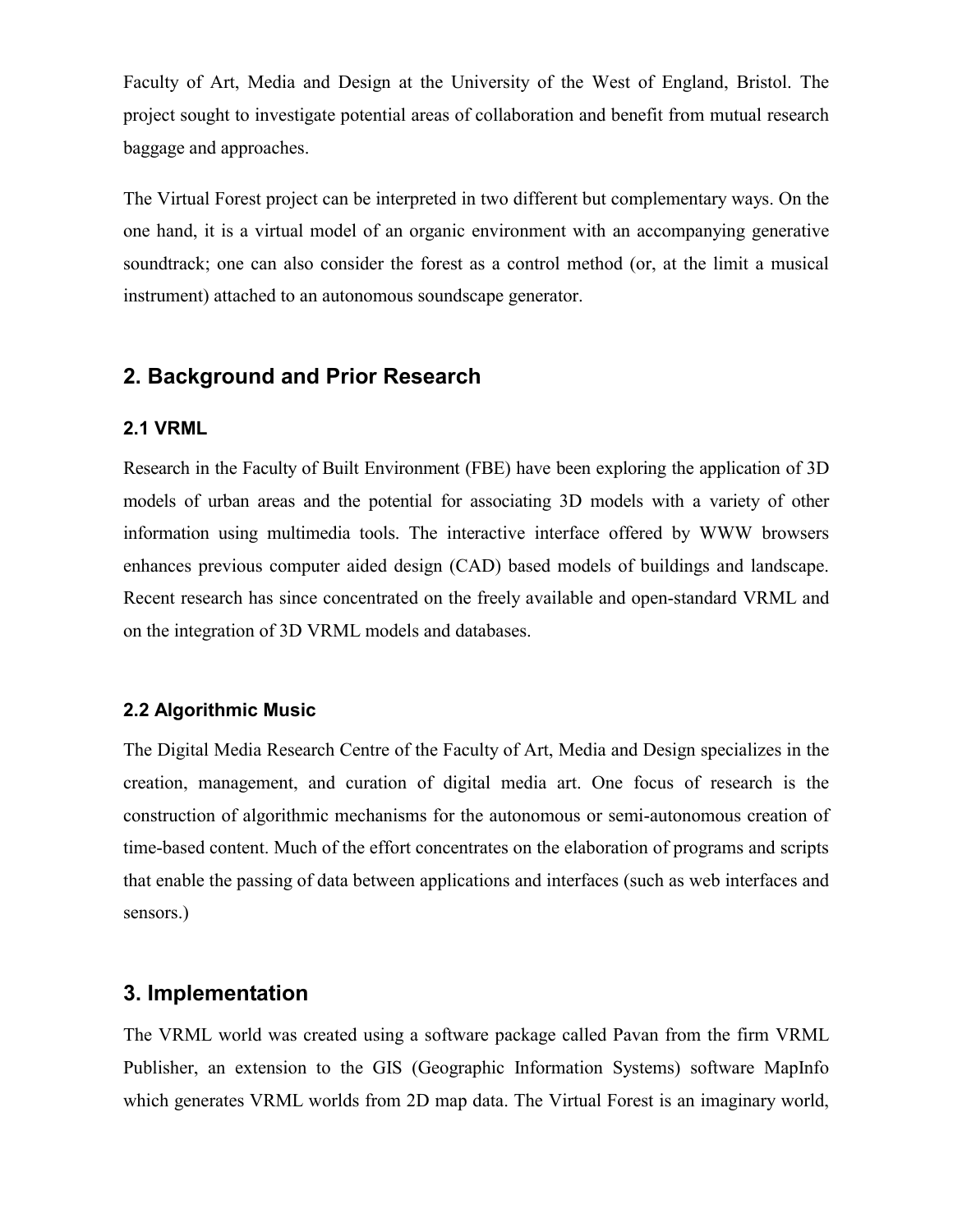and thus does not represent an existing area of forest. However, in order to achieve a certain amount of realism, the forest was built using existing data from parts of existing forests.

A terrain was first built from an elevation map obtained by combining sections of existing elevation maps. This terrain was imported in Pavan and made to fit an area of about 1 square mile (about 3km square). A collage of aerial photographs was then applied onto the terrain so as to make it look realistic when viewed from above.

Several trees and bushes were created in 3D software packages and imported into Pavan. Care was taken to achieve a reasonably compact VRML world. 3D models of trees often comprise very large number of polygons and therefore a compromise had to be attained between the complexity and number of trees. One solution was to add some coarser tree models (built from fewer polygons.)

Because the area of the VRML is quite large, it was deemed necessary to focus on certain areas which would be denser and richer; viewpoints were attached to these areas so that the viewer would be steered towards these particular areas, while still allowing them to roam freely in the forest.

To create the interface to the sound installation program, 3D models of books were then created using free available 3D modelling packages and imported in the focus areas of the forest. The books were placed so as to coincide with the viewpoints.

The sound installation was created in the PD language, a real-time object-oriented iconic programming environment. PD is a variant of the Max family of languages developed by Miller Puckette. PD is a computer music language and allows one to program their own sound algorithms using a variety of signal generators and control mechanisms.

At the core of the Virtual Forest PD program are several sound generators, using both sample playback and synthesizer techniques and processors. These are fed to a network of delays and processing units which process and alter the sound signal.

When no messages are received from the virtual world, the program is in an idle state, where sparse ambient events are triggered by stochastic processes. When messages are received, additional percussive events are triggered and sent within the audio signal. This provides a degree of interactivity by providing the user with an immediate effect. Each message also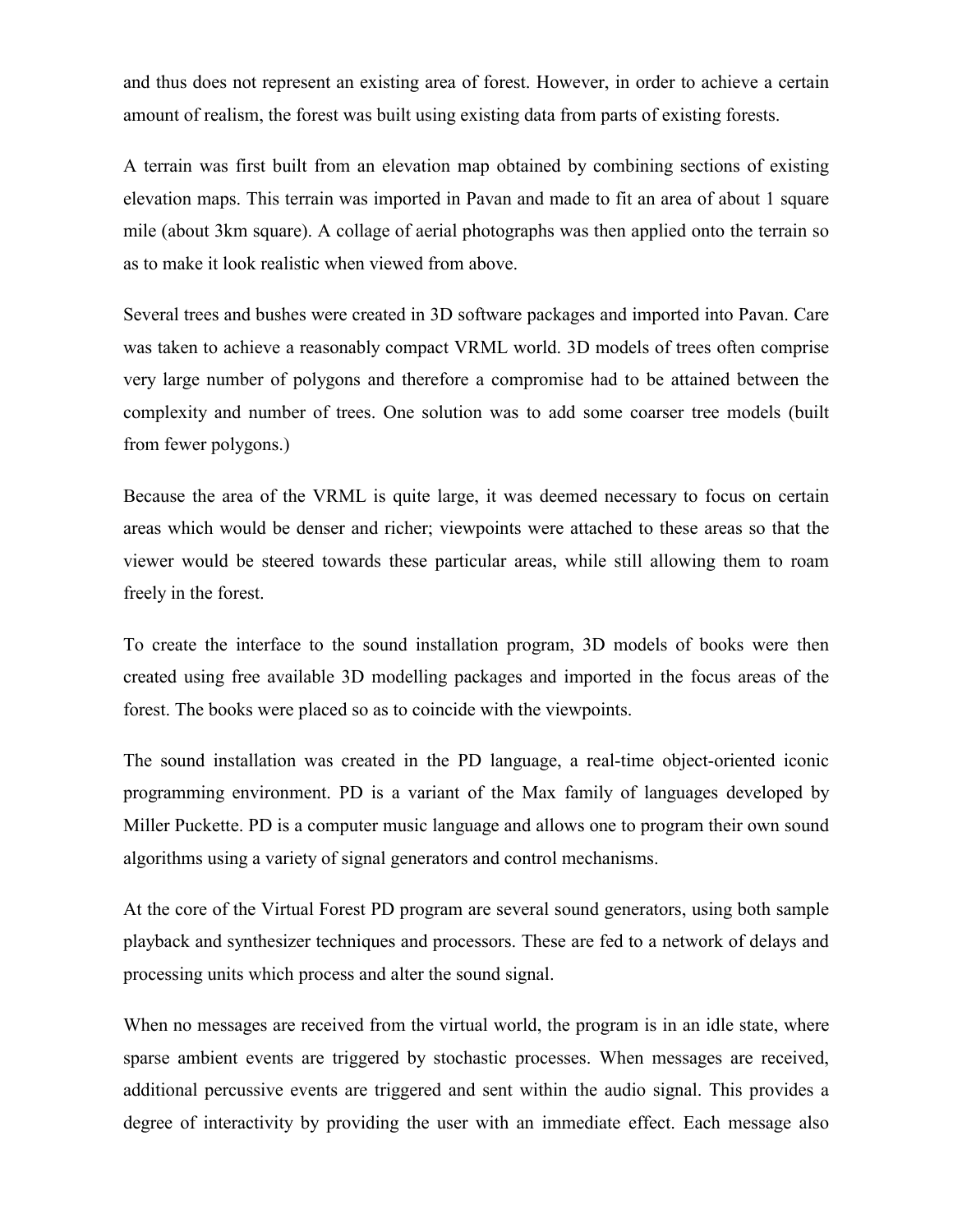alters the state of the program and alters the settings of the different processors. Those settings slowly restore themselves to an idle state after a short period of time.

The interface between the VRML world and the PD program is achieved by means of webbased scripts written in PHP, a server-side, cross-platform, HTML embedded scripting language. Each of the books in the forest is assigned a URL which invokes a PHP script. The script simultaneously sends a UDP message to PD (describing which book has been activated) and generates a unique poem which is displayed in a separate frame in the user's browser.

The poem is generated using simple grammar rules and a list of words and expressions. The poem is meant to represent the content of the book, and inform the user that something has happened in the system.

# **4. Problems**

Some aspects of the development of the project have faced us with unexpected challenges, and some of our prior assumptions had to be re-examined in the course of the project.

The two main challenges had to do with the delivery of the content, and with the technical realization.

## **4.1 VRML problems**

The VRML modelling language itself presented us with some difficulties. Although the language is very powerful and compact, it is optimized for modelling buildings and geometrically simple objects. While one can obtain a realistic model of a building using a very small number of surfaces (in the order of a few tens, perhaps) using texture mapping to give the visual detail, organic and non-geometric objects such as trees can be considerably more complex. It is a recognised problem which has been resolved in 3D CAD modelling packages by providing pre-made models of vegetation (such as bushes, shrubs and trees.) For instance, even a single flower may be more complex to model than a tall building. The number of polygons is directly proportional to the rendering speed, and thus we reached practical limits to the complexity and number of trees that we could contain in one scene earlier than anticipated.